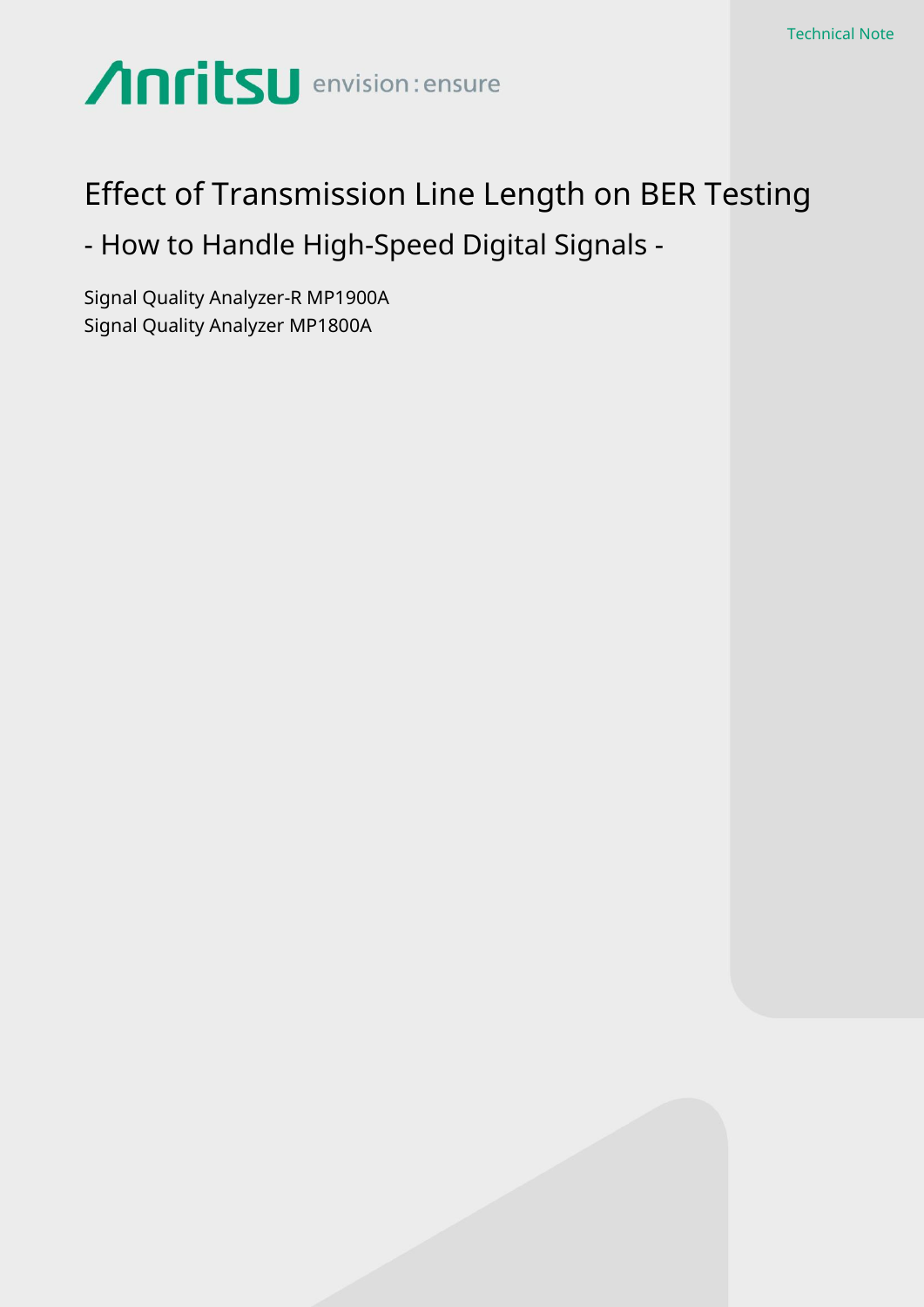## **1. Market Trends and Trends in Measurement Demand**

Development is now progressing on 100 GbE, 400 Gbps, and 1 Tbps communications systems due to the need for increases in the speed and capacity of networks, servers and storage. Consequently, 30+ Gbps interfaces are being developed for internal systems communication.

When handling signals faster than 30 Gbps, more care is required than conventional signals. Anritsu has previously compiled technical notes for measuring instruments when observing these types of high-speed signal waveforms.\*<sup>1</sup>

This document describes notes for handling the lengths of cables carrying clock and data signals, with focus on testing the jitter tolerance of high-speed signals, as well as the handling of differential signals that are becoming mainstream in high-speed transmissions.

## **2. Preparing for Testing**

Correct measurement requires correct use of measuring instruments. At the same time, it also requires correct understanding of the instruments' limitations. Measurements beyond these limitations often measure the characteristics of the instrument, rather than those of the device under test (DUT). For example, when measuring a waveform using a sampling scope, if the waveform includes a frequency component outside the sampling scope's frequency band, the true characteristics of the input waveform will not be displayed; instead, the characteristics of the sampling scope will be displayed. $*^1$ 

Similarly for jitter tolerance measurements, if jitter exceeding the tolerance of any instrument in the measurement setup is applied during measurement, the jitter tolerance of that instrument rather than that of the DUT will show in the results. If the measuring instrument has a D-flip-flop, FIFO, or other retiming circuit, or PLL circuit like clock recovery, this can be a bottleneck for jitter tolerance. When testing jitter tolerance, it is essential to know the actual performance boundaries of the measuring instruments.

Even if all the measuring instruments in the measurement system have sufficient jitter tolerance, the measurement result may be worse than the true DUT characteristics, depending on the set up. Recent increases in data-signal speeds require strict assessment of the impact of jitter in order to ensure transmission quality. Due to the adverse impact of the noise environment (e.g., from power supplies, thermal, and PLL), jitter applied during testing is becoming more complex and faster, and the total jitter amount is trending upward. Under these circumstances, jitter tolerance testing must consider the impact of items that did not pose great problems in the past, such as differences in the lengths of the routes of the clock and data signals in the test system.

The next section describes precautions when handling the lengths of clock and data routes.

## **3. Differences in Lengths of Clock and Data Routes**

This section describes the lengths of clock and data signal routes using a measurement system where the pulse pattern generator (PPG) data signal is connected to an error detector (ED) via the DUT and clock recovery unit (CRU) as an example.



*Figure 3.1: Jitter Tolerance Measurement System*

The data signal output the DUT is connected to the CRU. The CRU splits the data signal into two routes: one passing through the CRU for output again unchanged, and another connected to a circuit that recovers the clock. The CRU outputs the data signal, and the clock recovered from the data signal. Here, the timing of the clock and data output from the CRU are compared. Since the data signal is simply split by the CRU, it passes along a shorter route. Meanwhile, the clock signal is recovered based on the data signal, and there is some delay in the clock-recovery circuit itself. Consequently, it passes along a longer route than the data signal.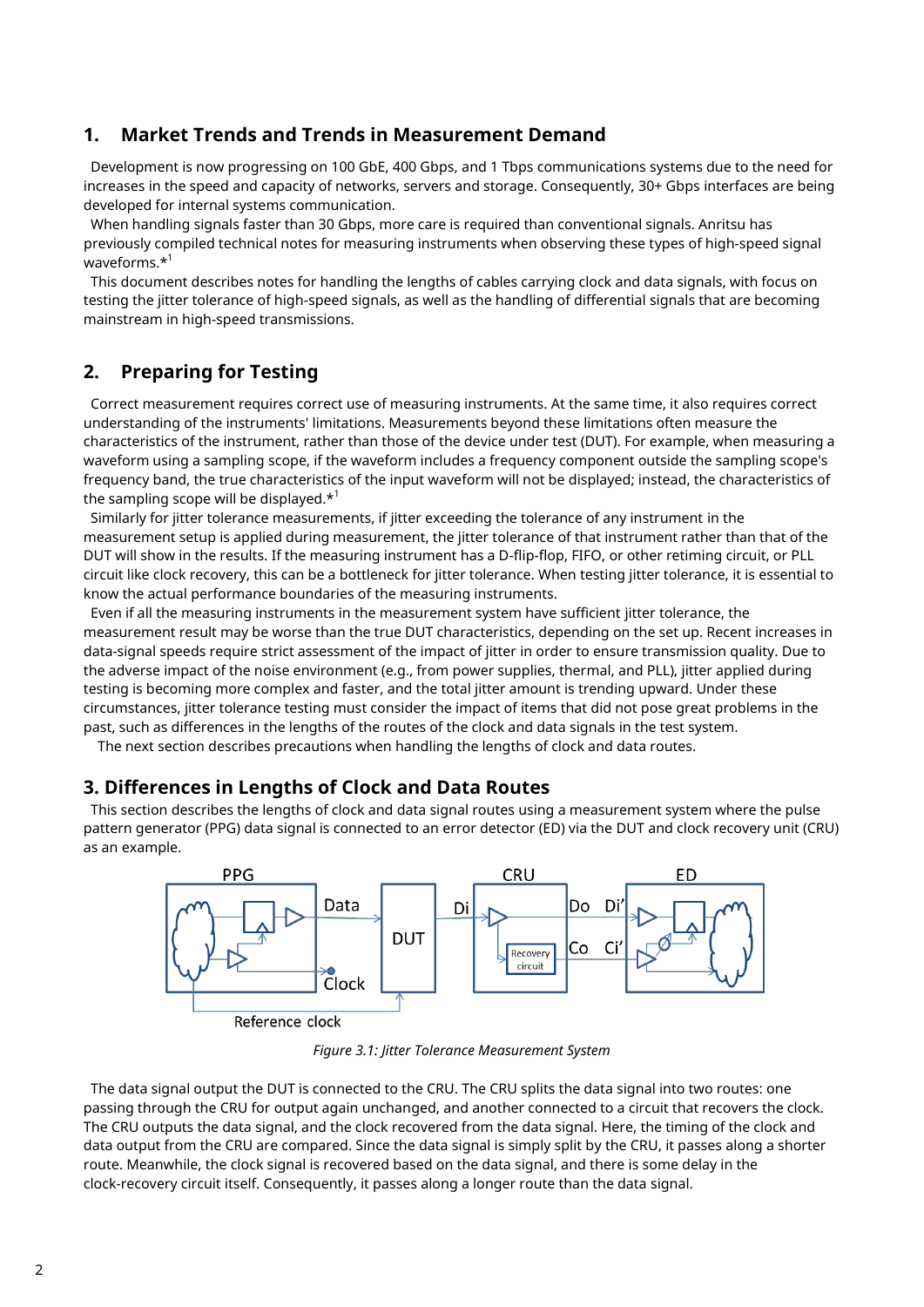

*Figure 3.2: CRU I/O Timing*

Figure 3.2 does not show the time from when the burst data is input until the clock is recovered. Rather, it shows the timing of a specific data crossover point and the phase-aligned clock edge, where *Di* is the CRU input data, *Do* is the CRU output data, and *Co* is the output of the clock recovered by the CRU.

Although it is impossible to determine that the data crossover point and clock-edge timing phases are aligned using the actual CRU, if the phases are aligned, logically we can conclude that times *Dt* and *Ct* in Fig. 3.2 will not change even at slower bit rates. In the figure, *Dt* is the propagation delay from when data is input to the CRU until it is output, and *Ct* is the propagation delay from when data is input to the CRU until the recovered clock is output. Although we cannot determine the edge dip where *Dt* and *Ct* are constant by observing the *Co* and *Do* waveforms at a single bit rate, we can identify the data and clock edges where *Ct* and *Dt* are constant by observing the waveform with multiple bit rates. The state where the relationship between *Ct* and *Dt* is constant regardless of the bit rate is called "absolute phase alignment."



*Figure 3.3: CRU I/O Timing (Low Bit Rate)*

Within the test system, we must also know the difference in the lengths of the routes taken by the clock and data signals in the ED. To measure the data signal accurately, the instrument must be designed so that the distance to the first D-flip-flop is the shortest. The clock signal route tends to be longer than the data signal route, because divided clocks are generated using circuits in the back end of the ED. As shown in Fig. 3.4, this results in a longer *Ct-dff* time than *Dt-dff*.



*Figure 3.4: Routes and Timing in ED*

Furthermore, if a unit with a D-flip-flop, such as a pre-emphasis unit, is connected midway in the test system, the lengths of the data and clock signal routes between the PPG and Emphasis must be ascertained in the same way.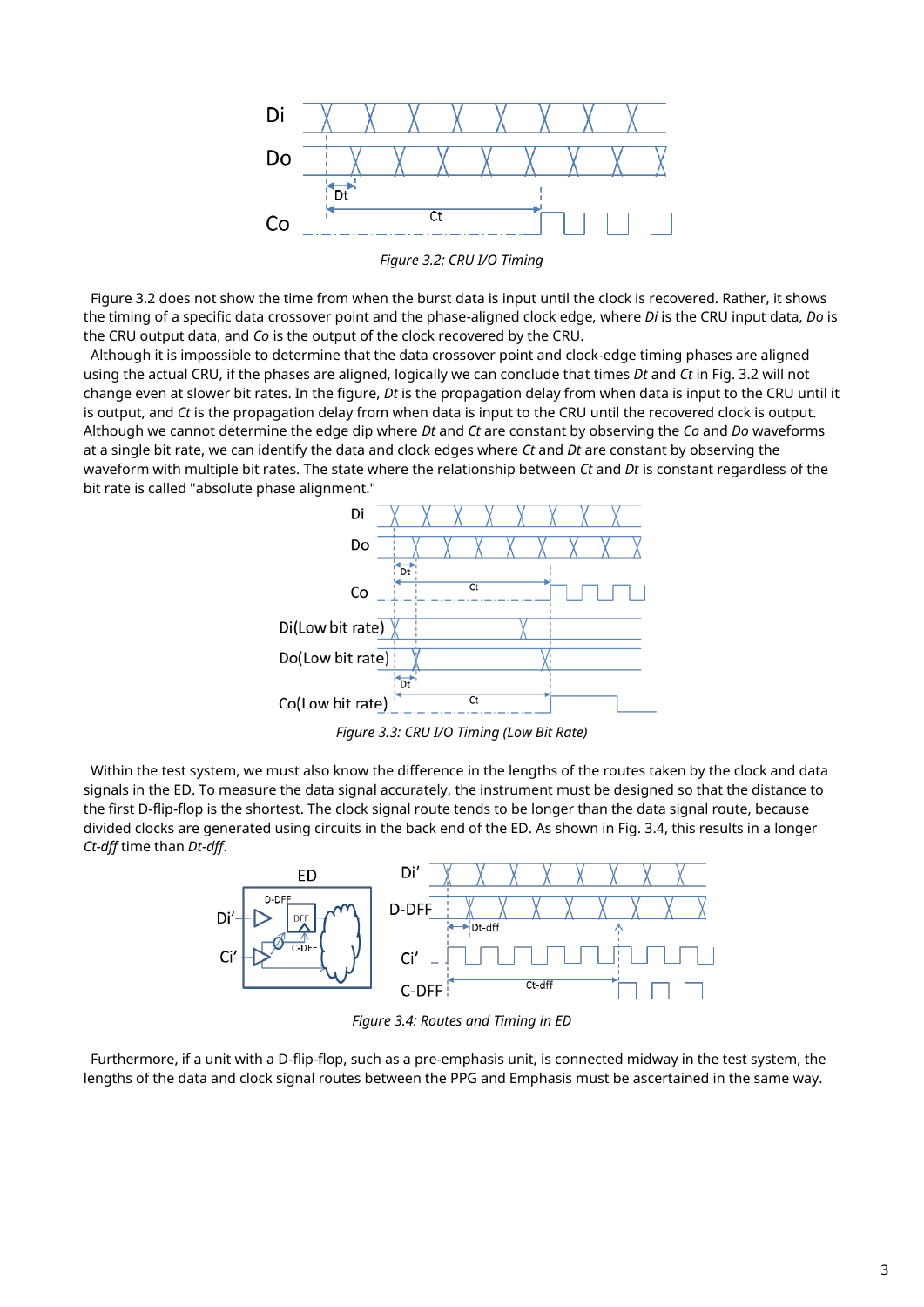

*Figure 3.5: Connections and Timing between PPG and Emphasis*

For example, in the case of the Anritsu MP1825B Emphasis, the PPG outputs a half-rate clock that the Emphasis unit multiplies to a full-rate clock. In this case, the clock propagation delay (*C-emp*) is longer than the data propagation delay (*D-demp*) between the PPG and Emphasis unit due to the delay in the circuit used to multiply the half-rate clock.

Under these circumstances, to align the phases of the clocks and data between these devices, the lengths of the cables connecting devices like the CRU and ED, and the PPG and Emphasis, must be adjusted taking into account the differences in lengths of the signal routes inside the devices. Since the clock route between the CRU and ED is longer by (Ct – Dt) + (Ct-dff – Dt-dff), the data cable must be lengthened by the amount of the time difference (Figs. 3.2 and 3.4). Similarly, the clock and data between PPG and Emphasis can be aligned by lengthening the data route by (Ct-emp – Dt-emp) (Fig. 3.5).

If the jitter impact is low, absolute alignment of the clock and data signals in the ED is unnecessary. If the relationship between the clock and data in the first D-flip-flop of the ED meets the conditions for hold time and setup time, a valid measurement can be obtained. Error detectors have auto search and other features to adjust the relationship between the data and clock automatically, so it is normally unnecessary to pay attention to the relationship between the clock and data within measuring instruments.

Similarly, if the impact of jitter is low, the user does not need to adjust the phase relationship of the Anritsu Emphasis Unit, because it adjusts the clock and data phase internally automatically.

Next, what about when the jitter impact is high? As explained above, we do not need to worry about absolute phase alignment when the jitter impact is low, but if the jitter impact is high, the measurement system must consider absolute phase.

The following example describes the impact of jitter by comparing the amount of change at the data crossover point when applying 10-Hz, 10UI, sine-wave jitter to a 10-Gbps data signal, versus applying 10-MHz, 10UI sine-wave jitter to the same signal.

On a 50-Ω transmission line, an electrical signal normally travels at a speed of 4.75 ns per meter. This means that when measuring the data signal with an oscilloscope, changing the cable length by 10 cm would shift the waveform position by 475 ps.

Each cycle of a 10-Gbps data signal is 100-ps long, so applying jitter of 10UI causes the data crossover point to make the round trip in 1000 ps. In this case, the data crossover point would travel a distance equivalent to 1000 ps x 2, and by converting using the above electrical speed of 4.75 ns per meter, this is equivalent to about 42 cm.

Next, consider the jitter modulation rate. A jitter modulation rate of 10 Hz means movement of 42 cm at a rate of 10 Hz (i.e. every 100 ms). Similarly, a modulation rate of 10 MHz means moving a distance of 42 cm every 100 ns. In other words, at the same jitter, a greater distance is moved at a faster modulation rate.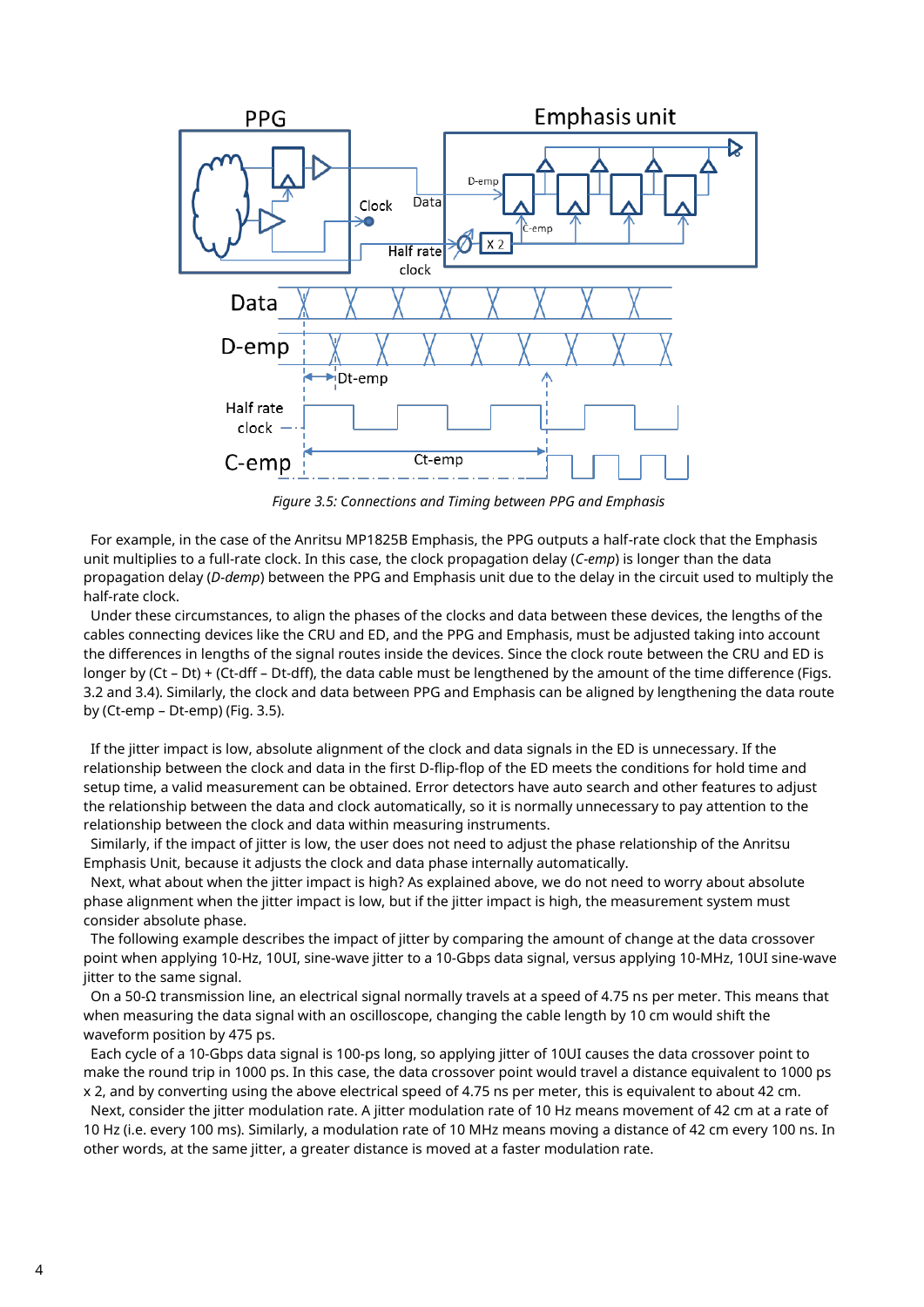

*Figure 3.6: Example of Different Modulation Rates at 1UI Jitter*

Now, consider the case when the lengths of the clock and data routes are different (i.e. they are not absolutely phase aligned).

For example, if the clock cable is 1 m and the data cable is 50 cm, there is a 50-cm difference in the lengths of the routes. In other words, the data will be received 2.375 ns after it is sent, and the clock will be received 4.75 ns after it is sent. Normally, the receiver will adjust the phase with consideration for this time lag to optimize the relationship between the clock and data. Namely, the phase will have been designed so that the clock rising edge is near the center of two data crossover points to ensure adequate setup and hold times.

Now, consider the changes when jitter is applied to synchronized data and clock signals sent simultaneously, focusing only on the change in the relationship between the clock rising edge and the data cross point caused by the jitter. Even in the presence of jitter, errors do not occur if the clock and data change at the same time, and the optimum phase relationship is maintained. However, errors will occur at the receiving side if either the clock or data route includes a circuit like a PLL that limits the bandwidth of the jitter components and the jitter modulation frequency is outside the circuit bandwidth. Errors occur because the amount of jitter in the clock and data is different, and the phase relationship between the clock and data will exceed the setup and hold time limits of the receiving circuit. To describe the mechanism causing absolute phase errors, this explanation assumes there are no bandwidth-limiting circuits in the measurement system.

The change in the clock and data phase relationship caused by jitter is transmitted at the same speed as the electrical signal itself. Consequently, if the clock and data edges start moving at the same time and there is a 50-cm difference in route lengths, the change on the data side will reach the receiver in 2.375 ns compared to 4.75 ns on the clock side. If the phase difference between the clock and data on the receiving end becomes so large during this 2.375 ns that the setup and hold times cannot be assured, the information is not transmitted correctly, causing errors.

Applying 10-Hz, 10UI, sine-wave jitter causes the clock and data to move with a round trip of 100UI in 1 second. The impact on the clock and data phase relationship during this 2.375-ns interval should be minor, because the movement is only 475 nUI (10 UI/10 Hz x 2 (round trip) x 2.375 ns). Meanwhile, applying 10-MHz, 10UI, sine-wave jitter has a very large impact on the clock and data phase relationship, because by the same calculation, the movement is 475 mUI (10 UI/10M Hz x 2 (round trip) x 2.375 ns).

This impact is greater at larger jitter modulation rates, jitter modulation amounts, and differences between clock and data route lengths. The impact is increased by bit rate, because it is more difficult to ensure the receiver phase margin at faster bit rates. Recent increases in data-transmission speeds have resulted in stricter jitter tolerance requirements. Consequently, while awareness of the clock and data absolute phase was unnecessary previously, now it must be taken into account when building a measurement system.

The manufacturer of your instrument can specify the difference between its clock and data phases.

## **4. Attentions for Measuring Differentials**

Differential high-speed signals are becoming common. This section describes how to handle such signals. Differential signals have several advantages. For example, Data and xData can each act as the others' signal threshold voltage, reducing the impact of common-mode noise applied to both Data and xData, simultaneously. Additionally, twice the voltage margin is obtained compared to using a single-ended device. However, differential signals faster than 20 Gbps require very careful handling, because the voltage and phase margins are worse under some conditions than when using a single-ended device.

The following describes handling of a 28-Gbps signal as a differential signal. Such signals are in active development currently.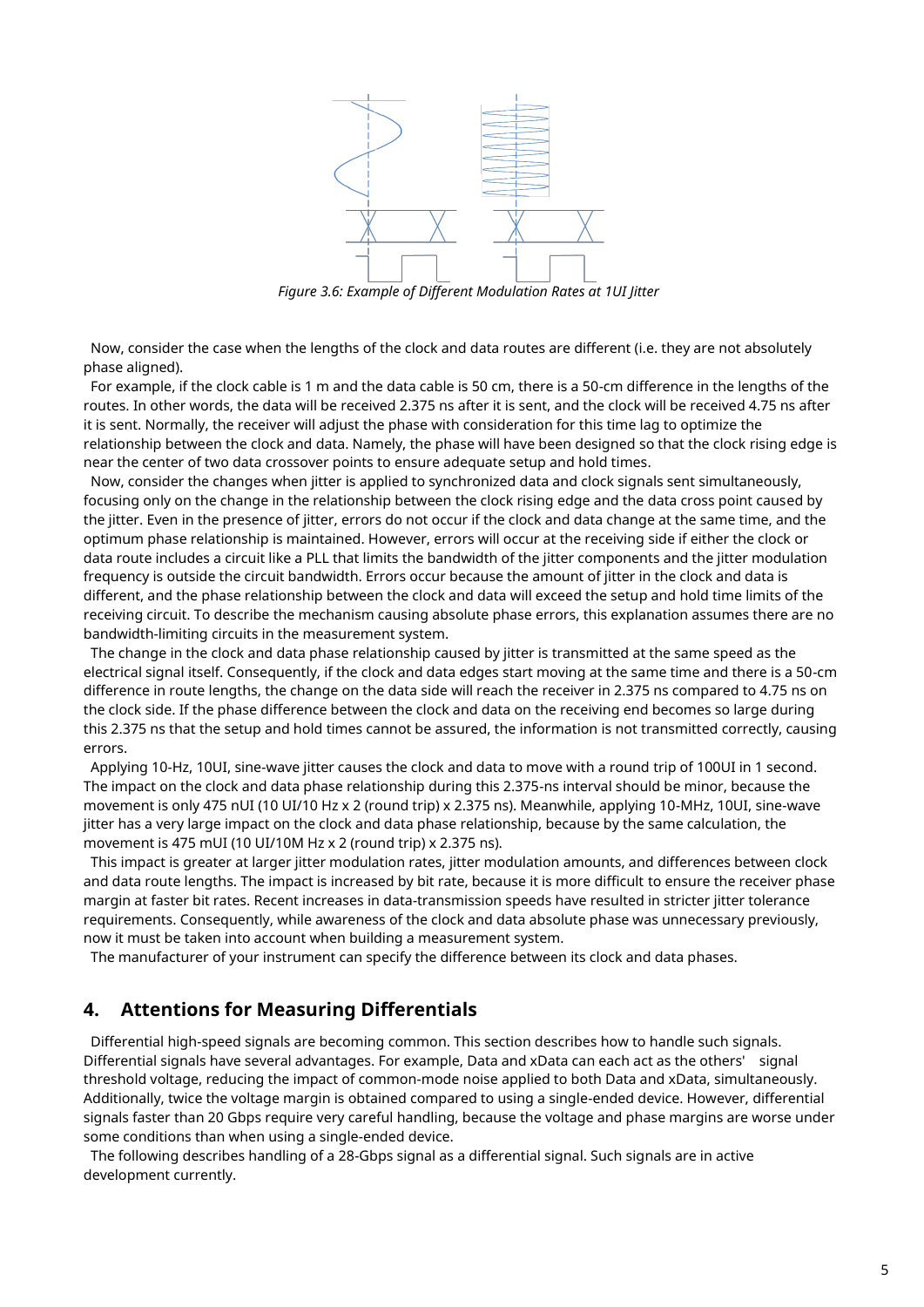

*Figure 4.1: Differential Measurement System*

In a system like the one above, with the DUT on the PCB connected to an ED via a cable, the differential signal output from the DUT passes through the PCB and cable and is connected to the ED. When handling a differential signal, all differential routes on the DUT must be the same length.

Although we can reduce error between the differentials via the routes on the PCB, what about the route using the cable between the PCB and measuring instrument? This requires an extremely accurate phase-matched cable. The cycle for a 28-Gbps signal is about 35.7 ps. As described in the previous section, electrical signals on a 50-Ω transmission line travel at 4.75 ns per meter, so a 28-Gbps signal with a 35.7 ps cycle has an electrical length of about 7.5 mm. In other words, a 7.5-mm difference in cable lengths is equivalent to a 1-bit skew. Of course, under these conditions, the system cannot operate correctly as a differential signal because if the cable lengths were just 2 to 3 mm different, the skew would be about 40%.



*Figure 4.2: Skew and Differential Signals*

With the constant-time high- and low-level signal shown in Figure 4.2, there is a risk that the phase margin will be narrower than the voltage margin. However, the actual signal is affected by ISI due to limitations on the bandwidth of the transmission line and other factors. As a result, there is no guarantee that the signal changes fully between high and low level.



*Figure 4.3: Differential Signal Impacted by ISI and Skew*

Figure 4.3 shows that when there is skew between differential signals, the voltage margin of a single-ended device is not doubled although differential signals are used. The margin decreases even further if distortion or other noise is added to the signals, yielding worse results when handling them as differential signals than when using a single-ended device.

Furthermore, the electrical length of almost all cables changes by about 2 to 3 ps when the cable is bent or stretched. Although there is rarely need to worry about this, bending the cable when using a single-ended device or low bit rate can change the electrical length by close to 10% of a cycle when using a fast signal (e.g. 28 Gbps).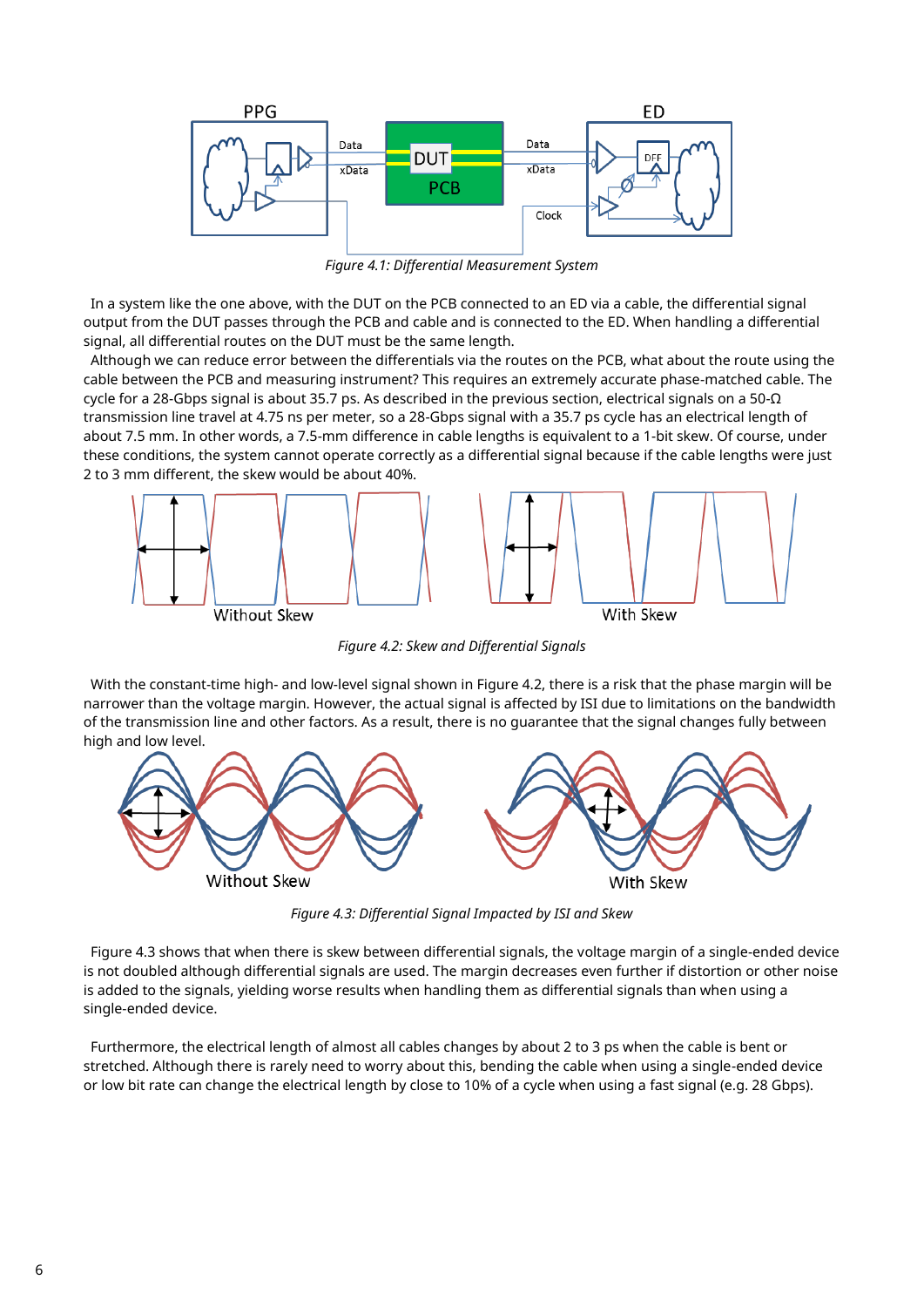

*Figure 4.4: Changes in Electrical Length Due to Cable Bending*

How should differential signals be used under these types of conditions? One solution is to attach a delay device with a small variable range of about 50 to 100 ps at each end of the phase-matched cables and adjust the electrical lengths to be equal. Bends in cables between devices must be minimized as well.

Even so, it may still be unfeasible to completely eliminate minor errors due to cable bends. In such cases, another solution is to measure with a single-ended device, rather than with differential signals.

The next section describes how to check cable length.

## **5. How to Measure Differences in Cable Lengths**

This section describes two ways to determine whether cables have different lengths. The first is by checking a pulse-signal waveform using a sampling scope; the second is by using a TDR.

## *5.1 Checking with Pulse Waveform*

Even using two phase-matched cables and a sampling scope with multiple inputs, we cannot measure whether the cable lengths are the same by simply connecting both cables at the same time and measuring two inputs, because there is internal skew between the scope inputs. Although nearly all scopes have a feature to adjust internal skew, here we describe a method for measuring simply one input at a time.



Phase matched cable B

*Figure 5.1: Measurement System Using PPG and Sampling Scope*

Set the bit rate to be measured at the signal source (e.g. PPG) to 1/10 or lower, the pattern length to 1,024 bits with 16 bits of 1 and all other bits of 0. Connect the first cable (A) to be measured to the PPG output and the scope input.



*Figure 5.2: Pattern Configuration*

Observe the output from the PPG on the scope to see one crossover point from 0 to 1, and save this waveform on the scope. Next, disconnect cable A and connect the second cable (B) to the same scope input. If the cables are very similar in length, differences between the stored first cable A waveform and the second cable B currently displayed can be seen.



*Figure 5.3: Difference between Stored and Displayed Waveforms*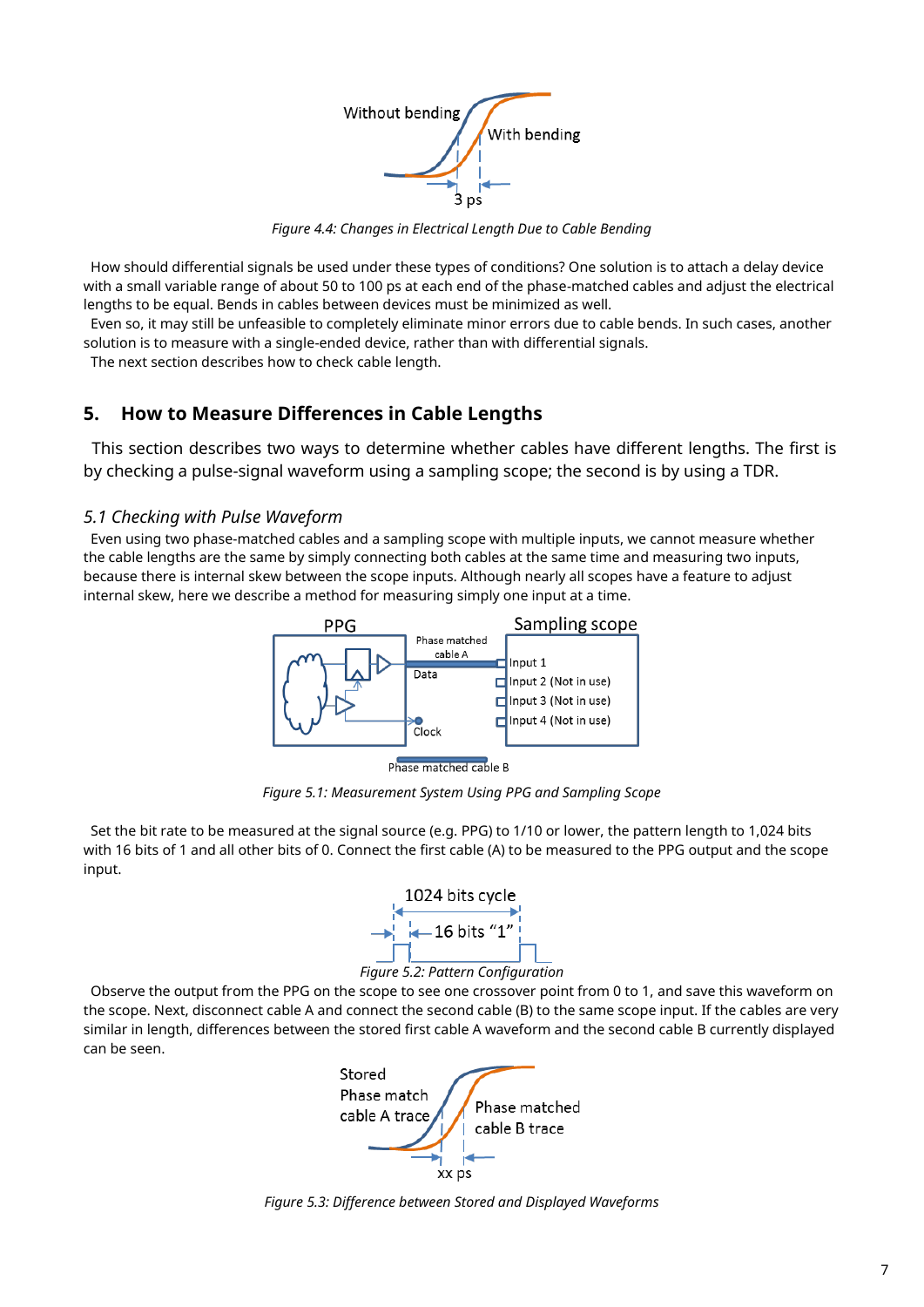Although more accurate measurement is possible by increasing resolution in the time direction, if there is a large length difference between the cables, the edge for comparison may not be displayed after changing the cables. In this case, obtain accurate measurement by setting a coarse resolution in the time direction, and gradually increasing the resolution while observing the edge positions of the two cable waveforms.

### *5.2 Checking with TDR*

This method uses a TDR to measure the cable length using the scope only, rather than checking the pulse waveform using a PPG and scope.

Connect one end of the cable to the TDR cable end, and leave the other end of the cable unconnected. The waveform at the measurement start is displayed as shown in the figure below.



*Figure 5.4: TDR Cable Measurement Display*

For an unterminated 50-Ω cable, the vertical part on the display is where the impedance becomes infinite. Increase the resolution in the time direction to zoom-in on the point where the infinite impedance appears and save the measurement result. Connect the second cable and make the same measurement. Here, remember, that—rather than indicating the difference in cable lengths directly—the difference on the time axis is double the difference in the cable lengths, because the TDR sends a pulse from the scope side and measures the time until the reflection returns, meaning it displays the pulse round trip.

## **6. Conclusion**

The use of high-speed signals is becoming commonplace. This document describes how to deal with lengths of transmission lines in order to measure such signals accurately from two perspectives: measuring jitter tolerance, and measuring differential signals. This discussion is general in nature; the situation for even faster bit rates still remains to be addressed.

Anritsu will continue updating the measurement literature as your partner in assuring accurate measurement.

## **7. References**

\*1: Selecting Tools at Measurement of High-Speed Digital Signals (MP1800A\_MP2100A\_JE1100)